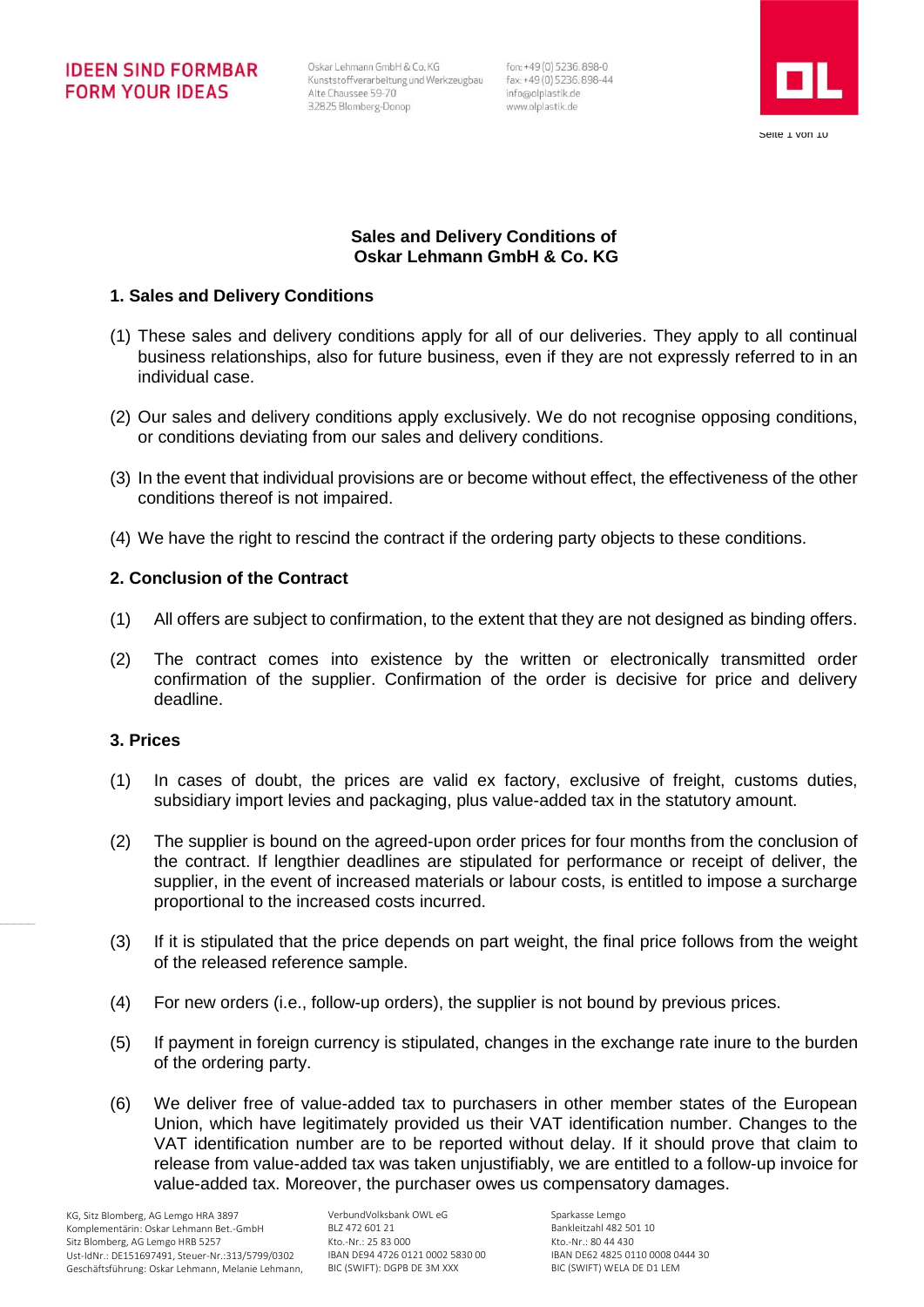Oskar Lehmann GmbH & Co. KG Kunststoffverarbeitung und Werkzeugbau Alte Chaussee 59-70 32825 Blomberg-Donop

fon: +49(0) 5236.898-0 fax: +49 (0) 5236, 898-44 info@olplastik.de www.olplastik.de



## **4. Delivery and Purchase Obligation**

- (1) Delivery dates begin after receipt of all documentation necessary for carrying out the order, of payment and of the timely provision of all materials, to the extent these were stipulated. The delivery deadline is considered adhered to with reporting of readiness for dispatch, if shipment is delayed without the fault of the supplier, or is impossible.
- (2) The supplier is deemed delayed -- even in case of a performance time set by calendar -- only if a deadline for fulfilment of the contract of two weeks is set, unless he has seriously and conclusively refused to perform. The supplier assumes liability for damages arising out of delay and non-performance damages only up to an amount double that of the value of the order, unless he or his agents have acted intentionally or with gross negligence. Any stipulated contractual penalty is to be calculated into the claims for compensatory damages.
- (3) Adequate partial deliveries as well as reasonable deviation from ordered quantities up to  $+$  / -10% are acceptable.
- (4) For make-and-hold orders without stipulated running time, lot production sizes and acceptance dates, the supplier can demand a binding determination no later than three months after the confirmation of the order. If the purchaser does not comply with this demand within three weeks, the supplier is entitled to set a two-week grace period, and after its expiry to rescind the contract and/or to demand compensatory damages.
- (5) If the purchaser does not fulfil his obligation to purchase, the supplier notwithstanding his other rights – is thus not bound to the regulations of self-help sale and can freely sell the objects of the delivery after previously notifying the purchaser.
- (6) Events involving force majeure entitle the supplier to postpone the delivery for the duration of the hindrance and a reasonable starting time, or -- if they persist for longer than four weeks – to rescind the contract in whole or in part due to the still-unfulfilled part. Events of force majeure are strikes, lockouts, or unforeseeable, unavoidable circumstances, e.g., interruption of operation, even those which make it impossible for the supplier to make a timely delivery despite reasonable efforts; the supplier has the burden of furnishing evidence thereof. This also applies when the aforementioned hindrances occur during a delay or with a subcontractor.
- (7) The purchaser can demand that the supplier declare within two weeks whether he will rescind or deliver within a suitable grace period. If he does not so declare, the purchaser can rescind the unfulfilled part of the contract.

In agreeing to indeterminate obligations, the supplier's duty is restricted to the stock presently available to us.

A raw materials shortage, a stoppage of deliveries of parts or raw materials, or a subcontractor stoppage extends the stipulated delivery deadlines from the time of the stoppage or the delay in procurement of raw materials.

VerbundVolksbank OWL eG BLZ 472 601 21 Kto.-Nr.: 25 83 000 IBAN DE94 4726 0121 0002 5830 00 BIC (SWIFT): DGPB DE 3M XXX

Sparkasse Lemgo Bankleitzahl 482 501 10 Kto.-Nr.: 80 44 430 IBAN DE62 4825 0110 0008 0444 30 BIC (SWIFT) WELA DE D1 LEM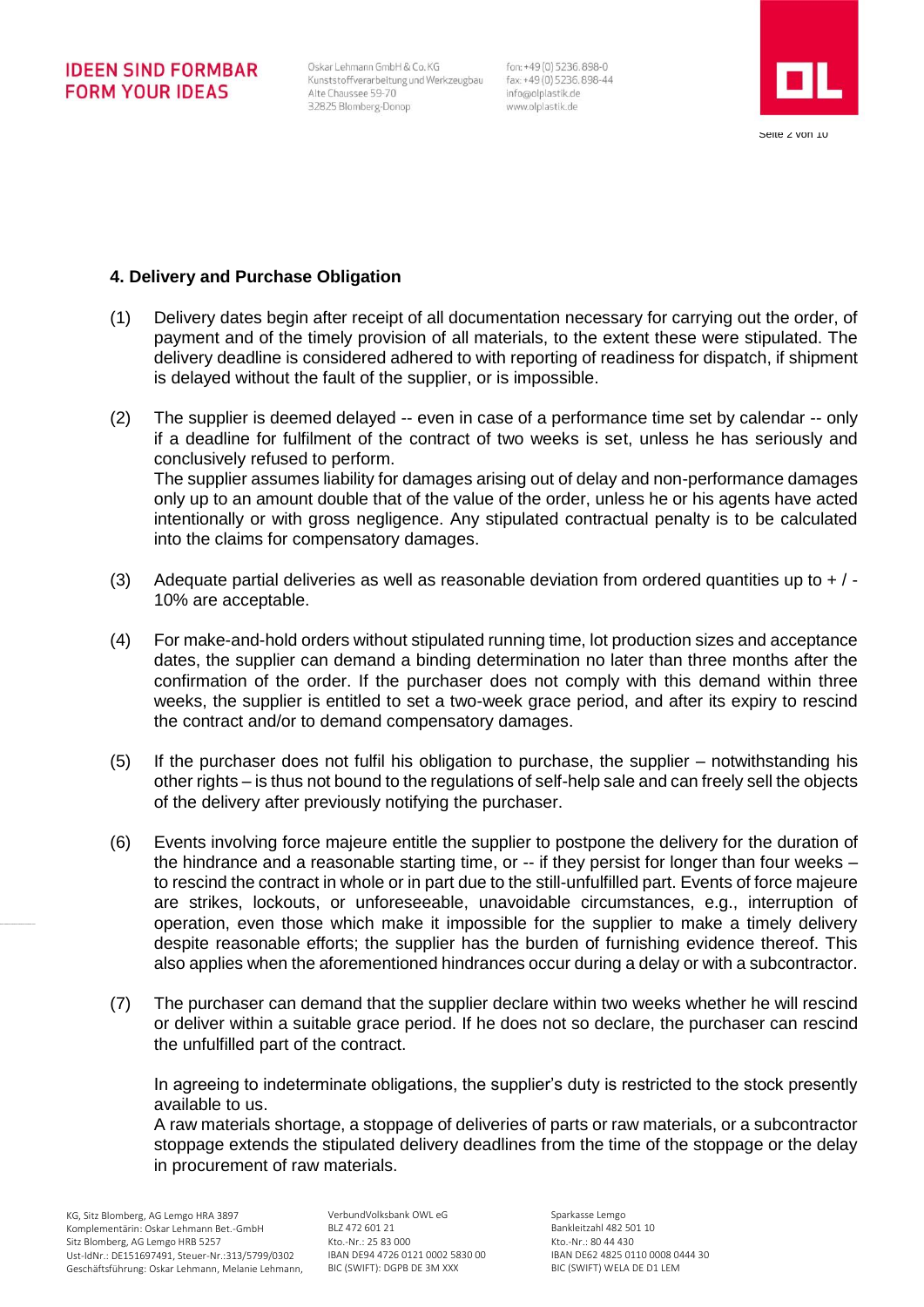fon: +49 (0) 5236.898-0 info@olplastik.de www.olplastik.de



If the stoppage lasts longer than four weeks, the supplier has the right to rescind the contract, in whole or in part, due to the still unfulfilled part.

# **5. Packaging, Shipping, Transfer of Risk and Default of Acceptance**

- (1) To the extent that nothing else is stipulated, the supplier shall select packaging, the type of shipping, and the shipping route.
- (2) Also with freight prepaid delivery, the risk transfers to the purchaser upon the goods leaving the supplier's facility. In cases of delays in dispatch caused by the purchaser, the transfer of risk commences with the notice of readiness to ship.
- (3) Upon written demand of the purchaser, the goods will be insured at his own cost against risks designated by him.

## **6. Reservation of Title**

- (1) The deliveries remain property of the supplier until the fulfilment of all due claims of the supplier against the purchaser. With a current account, the reserved property is deemed on the deliveries (conditional goods) as security for the supplier's balance invoice.
- (2) The purchaser may further process the goods in the ordinary and proper course of business, and resell them in agreement with a lengthened and extended reservation of rights. He is not entitled to further rights to dispose of them. The purchaser's authority to dispose over the goods is extinguished, if he does not adhere to

his payment obligations to the supplier, materially breaches the contracts concluded with the supplier or suffers financial collapse. In this context, as financial collapse are deemed suspension of payment, excessive indebtedness, filing for bankruptcy proceedings and every other grave change in the purchaser's financial circumstances which can lead to jeopardising the security of the supplier.

(3) Processing of the conditional goods will be performed for the supplier (Section 950 of the German Civil Code (BGB), hereinafter *(BGB).* In case of common processing for multiple suppliers, the supplier is entitled to the property in accordance with Sections 947 et seq. of the *BGB.*

the purchaser combines or commingles the supplier's item with an item which are among is own property in such a manner that the item of the purchaser is to be regarded as the main item, then the purchaser conveys to the supplier therewith a co-ownership share in the article in the proportion in which the value of the supplier's article stands to the value of the principal article (the net invoice value). The co-ownership share of the supplier remains in the possession of the purchaser who retains the article in safekeeping for the supplier.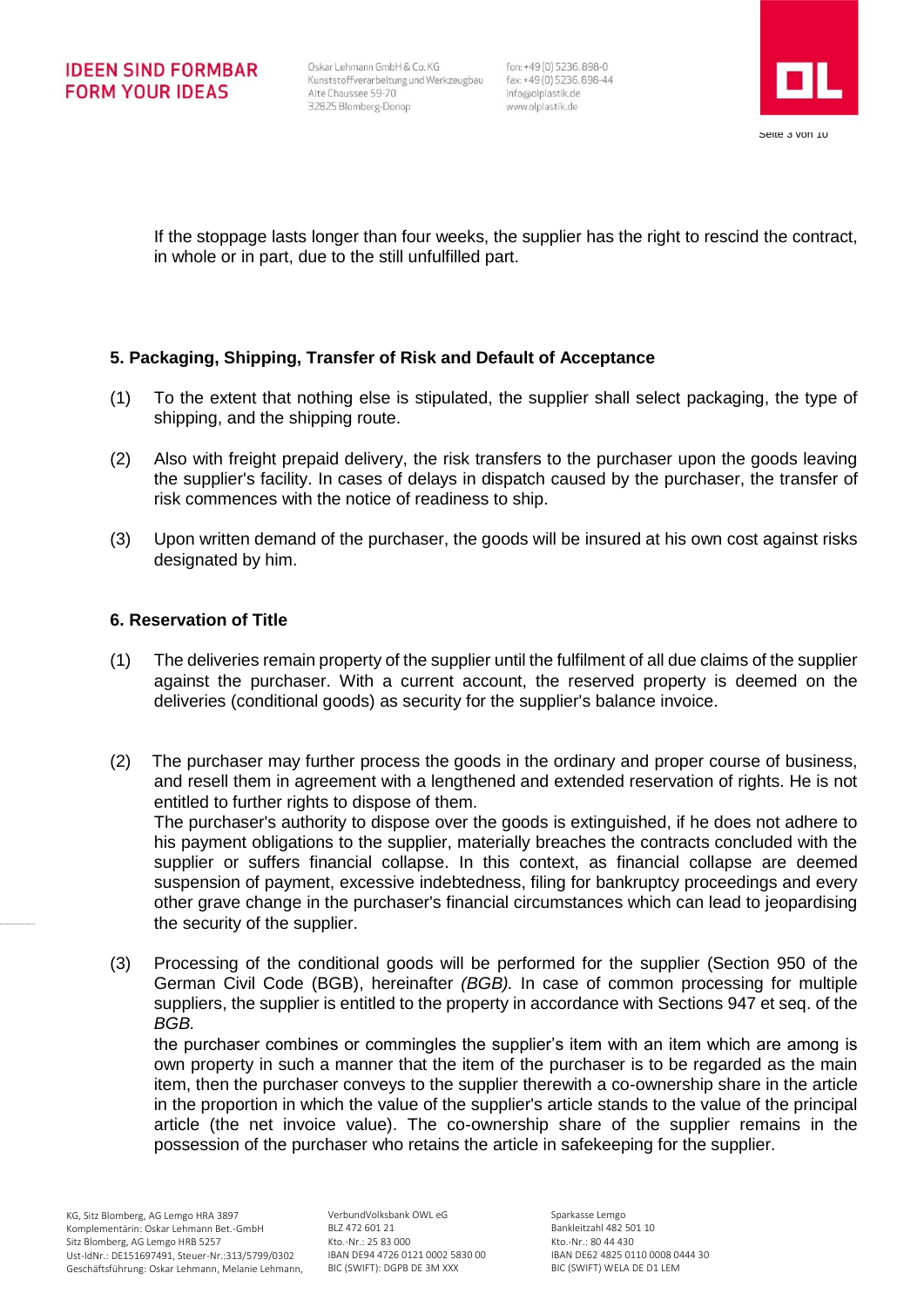Oskar Lehmann GmbH & Co. KG Kunststoffverarbeitung und Werkzeugbau Alte Chaussee 59-70 32825 Blomberg-Donop

enforcing of the supplier's rights vis-à-vis the customer.

fon: +49 (0) 5236.898-0 fax: +49 (0) 5236, 898-44 info@olplastik.de www.olplastik.de



- (4) For the case of resale, until the fulfilment of all claims of the supplier, the purchaser is deemed to have assigned to the supplier the receivables arising out of the resale, and other claims to which he is entitled as against his customers, with all subsidiary rights. If the resale takes place after processing, combining or commingling, the purchaser is deemed to have assigned to the supplier the percentage of the resold article in corresponding part to the receivables accruing from of the resale, if, from the processing, combining or commingling, co-ownership has arisen. If the resale take place together with objects belonging to a third party, without its being apparent which part of the claim is omitted from the sale of items subject to retention of the supplier's title, the purchaser is deemed to have assigned a part of the receivable accruing from the resale, as it corresponds to the proportion of the value of the suppliers' items subject to retention of title, to the value of the objects to which the third party is entitled. In the case of the customer of the purchaser, the receivable assigned to the supplier is considered as the last paid. The purchaser is entitled to collection of the assigned receivable in the normal course of business. This authorisation is extinguished in cases designated in Section 6(2). Upon the supplier's demand, the purchaser is obliged to give the supplier all information without delay and to hand over all files and data' which are necessary for the
- (5) The purchaser assigns to the supplier receivables, which accrue to him from the sale of the receivables assigned to the supplier, to a factoring company. Notwithstanding the effectiveness, under property law, of this assignment, assignment of the reservation of title to the suppliers, the assignment to the purchaser, of claims assigned to suppliers in the framework of the extended reservation of title, is permitted only within the framework of a genuine factoring (that is, when the factor assumes the risk of the debtor's inability to pay the claim).
- (6) The purchaser assigns to the supplier claims for compensation against credit insurers, if and to the extent that insurance protection exits for the claim assigned, or to be assigned under the present provisions, to the supplier.
- (7) If the realisable value of the security present for the supplier exceeds his total receivables by more than 20%, the supplier is thereby obligated upon the purchaser's demand, with respect to the release of the security, by choice of the supplier.
- (8) The supplier is to make notification without delay of attachments or confiscation of the conditionally held goods by a third party. Intervention costs arising therefrom likewise, are at the expense of the purchaser, to the extent they are not borne by the third party.
- (9) In case the supplier, in accordance with the above-mentioned provisions, makes use of his reservation of title by withdrawal of conditional goods, he is entitled to sell the goods freehand or have them auctioned off. The enforcement of the reservation of title, and especially the claim for a return of title, represent a withdrawal from the contract. The withdrawal of the conditional goods is accomplished with the realised sales price taken back, but not more than the original stipulated delivery prices. Further claims for compensatory damages, especially lost profits, remain reserved.

VerbundVolksbank OWL eG BLZ 472 601 21 Kto.-Nr.: 25 83 000 IBAN DE94 4726 0121 0002 5830 00 BIC (SWIFT): DGPB DE 3M XXX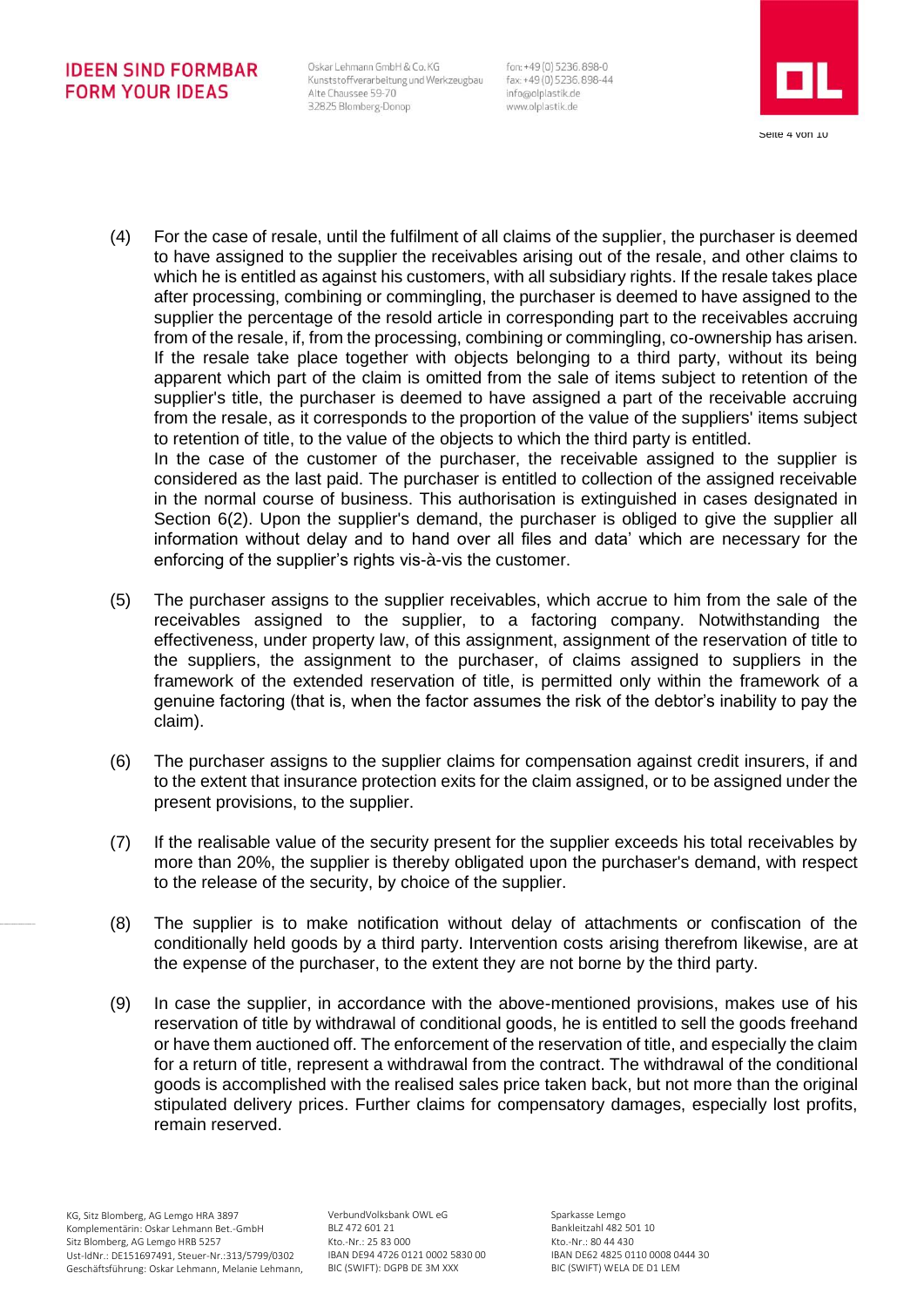Oskar Lehmann GmbH & Co. KG Kunststoffverarbeitung und Werkzeugbau Alte Chaussee 59-70 32825 Blomberg-Donop

fon: +49 (0) 5236.898-0 fax: +49 (0) 5236, 898-44 info@olplastik.de www.olplastik.de



## **7. Responsibility for Material Defects**

- (1) Determinative for the quality and finish of goods produced are the outturn samples, which are presented to the purchaser upon demand by the supplier for inspection. Notice as to technical specifications serves the purpose of describing performance and is not to be construed as a quality guarantee. Non-essential alternations of the products with regard to construction, form and composition, as well as of the values listed in the product description, are to be accepted by the purchaser, to the extent they are reasonable, or within tolerances for defects, quality, and performance which are usual in the trade. Colour discrepancies based on the nature of the materials, and variations in quantity, strength and dimensions up to 105 are according to contract.
- (2) If manufacture takes place according to purchaser's drawings, the supplier assumes liability only for conformity with the drawing.
- (3) The supplier assumes liability for the acceptance of consulting and construction assignments only through written agreement.
- (4) Notifications of defects are to be made in writing without delay. In the case of hidden defects, the complaint is to be brought immediately after it is ascertained.
- (5) With substantiated complaints of defects whereby the outturn samples released by the purchaser in writing determine the expected quality and finish -- the supplier is obligated to rectification of the defects. If he does not meet this obligation within an appropriate deadline, established in writing by the purchaser, or if the remediation fails despite repeated attempts, the purchaser is entitled to reduce the purchase price or to rescind the contract.

The grace period consists of three weeks; it is shorter, if, in an individual case, a shorter deadline is contractually stipulated or another deadline is urgently necessary, e.g., in pressing cases, in which disproportionately large damages are impending, or in which dangers for operational safety arise.

The deadline for rectification of defects is extended by the delivery deadlines for raw materials, when the supplier advises as to these deadlines.

It is not necessary to set a deadline if the supplier has conclusively and apparently rejected the rectification of defects or such rectification is not possible. In the case of rectification of defects, the supplier is obligated to bear the expenses required for the purpose of the rectification, especially transport, road charges, labour, and materials costs, to the extent that these are not increased by having the goods brought to a location other than the place of delivery. Continuing claims, especially claims for reimbursement for expenditure or compensation for damage due to damages from deficiencies or the consequences thereof, exist solely within the framework of the provisions of (8) herein. Replacement parts are to be sent back freight collect with a packaging slip included.

(6) Unauthorised reworking and improper treatment have, as a consequence, the loss of all claims for defects. Only for the defence against disproportionately greater damages, or due to delay in correction of the defect by the supplier is the purchaser entitled to conduct repairs, and to demand reimbursement of reasonable costs therefore, following prior communication with the purchaser.

VerbundVolksbank OWL eG BLZ 472 601 21 Kto.-Nr.: 25 83 000 IBAN DE94 4726 0121 0002 5830 00 BIC (SWIFT): DGPB DE 3M XXX

Sparkasse Lemgo Bankleitzahl 482 501 10 Kto.-Nr.: 80 44 430 IBAN DE62 4825 0110 0008 0444 30 BIC (SWIFT) WELA DE D1 LEM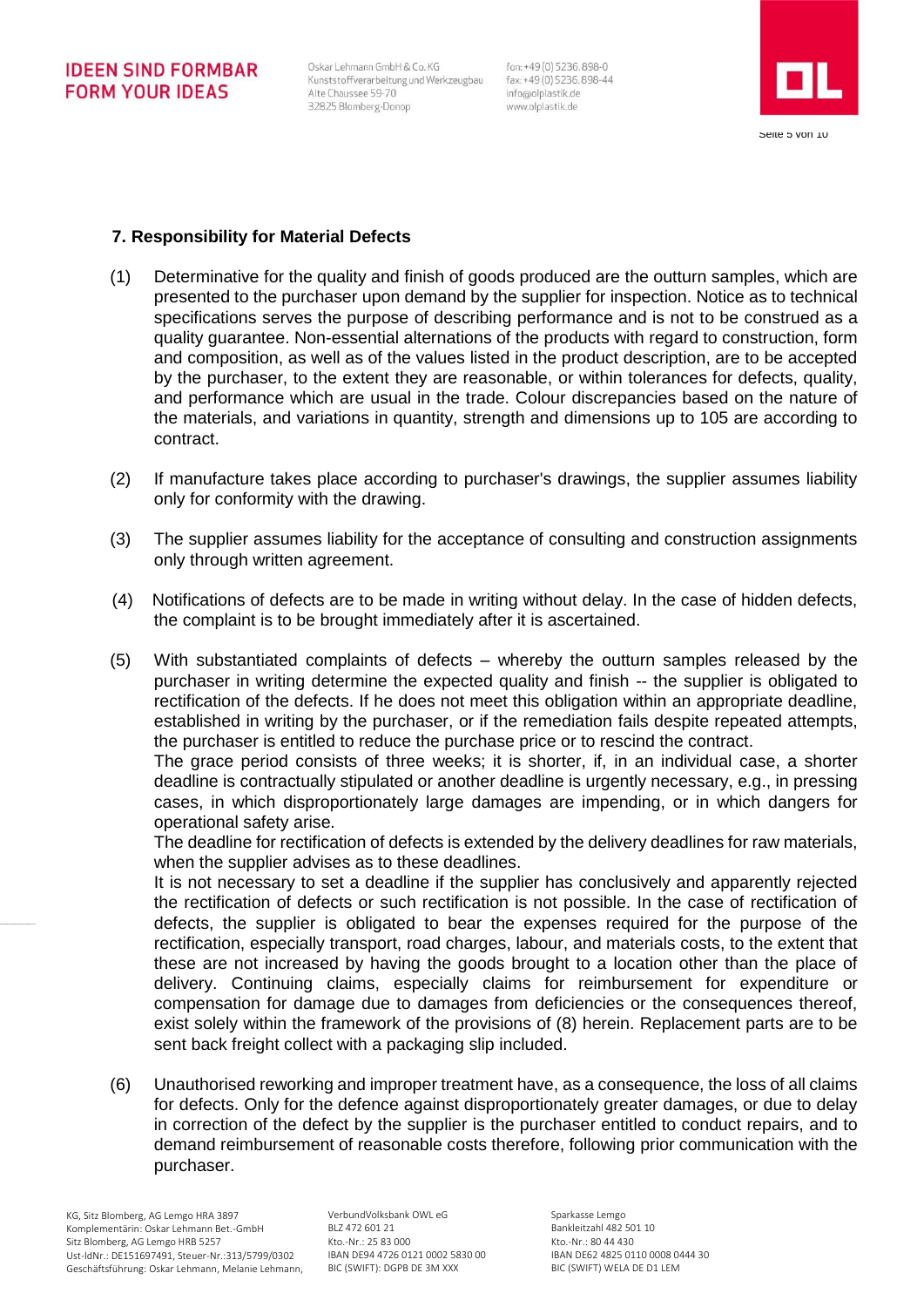Oskar Lehmann GmbH & Co. KG Kunststoffverarbeitung und Werkzeugbau fax: +49 (0) 5236.898-44 Alte Chaussee 59-70 32825 Blomberg-Donop

fon: +49 (0) 5236.898-0 info@olplastik.de www.olplastik.de



(7) Warranty claims are precluded if mistakes have occurred due to natural wear and tear of the object of purchase, through faulty or negligent treatment, deficient or improper maintenance, inappropriate use or unsuitable application, faulty installation, excessive stress and strain or use of unsuitable tools after passing of risk, or especially external influences after passing of risk, which were not contractually provided.

Warranty claims are also precluded if the purchaser himself, or through a third party, has carried out work covered by warranty that was not legally permissible.

(8) The duration of the warranty consists of one year from delivery, to the extent that nothing divergent has been stipulated. This warranty duration is not valid for fraudulent conduct of the supplier, for claims for

compensatory damages arising from injury to life, limb and health, or for claims for compensatory damages which rest upon an intentional or grossly negligent breach of duty by the supplier, his legal representatives or vicarious agents. In these cases, the statute of limitations as provided by law applies.

For supplementary performance carried out, or for replacement parts, the duration of the warranty exists only until expiry of the duration of the warranty for the original delivery.

- (9) If the grace period established by the purchaser has expired, the supplier has the right to request of the purchaser, with a set deadline of two weeks, that he assert his guaranteed rights vis-à-vis the supplier. If no such assertion is given within the deadline, the supplier remains entitled to the grace period.
- (10) In case of a supplier regress after lawfully bidden fulfilment of a consumer's guaranteed claims, Sections 478 and 479 of the German Civil Code (BGB) apply, with the following modifications:
- (10.1)The supplier does not assume liability in regress proceedings for defects if the defectiveness results from stipulations as to the quality of the property handed over to the consumer, which stipulations were reached with the supplier and which deviate from the stipulations which the supplier has reached with the purchaser. The benchmark for the question as to whether a defect is present is thus also, in a supplier regress within the meaning of Sections 478 and 479 of the *BGB*, exclusively the agreement as to quality which the supplier has made with the purchaser.
- (10.2) The relief of the supplier regress applies only if the property delivered to the consumer is identical with the property that the supplier delivered to the purchaser. Sections 478 et seq. of the *BGB* therefore also do not apply if the property delivered by the supplier has been changed or rebuilt.

Therefore they also do not apply if the supplier has delivered only articles, components or parts which were built into other products, which then for their part have reached the consumer.

- (10.3) Application of Sections 478 et seq. of the *BGB* is precluded if the purchaser exports the delivered products abroad and, in the contract for export, excludes the application of the United Nations Sales Convention.
- (10.4) If the purchaser lodges a claim for repair of an object or subsequent delivery, he is to inform the supplier of this without delay and to give him the possibility of carrying out the subsequent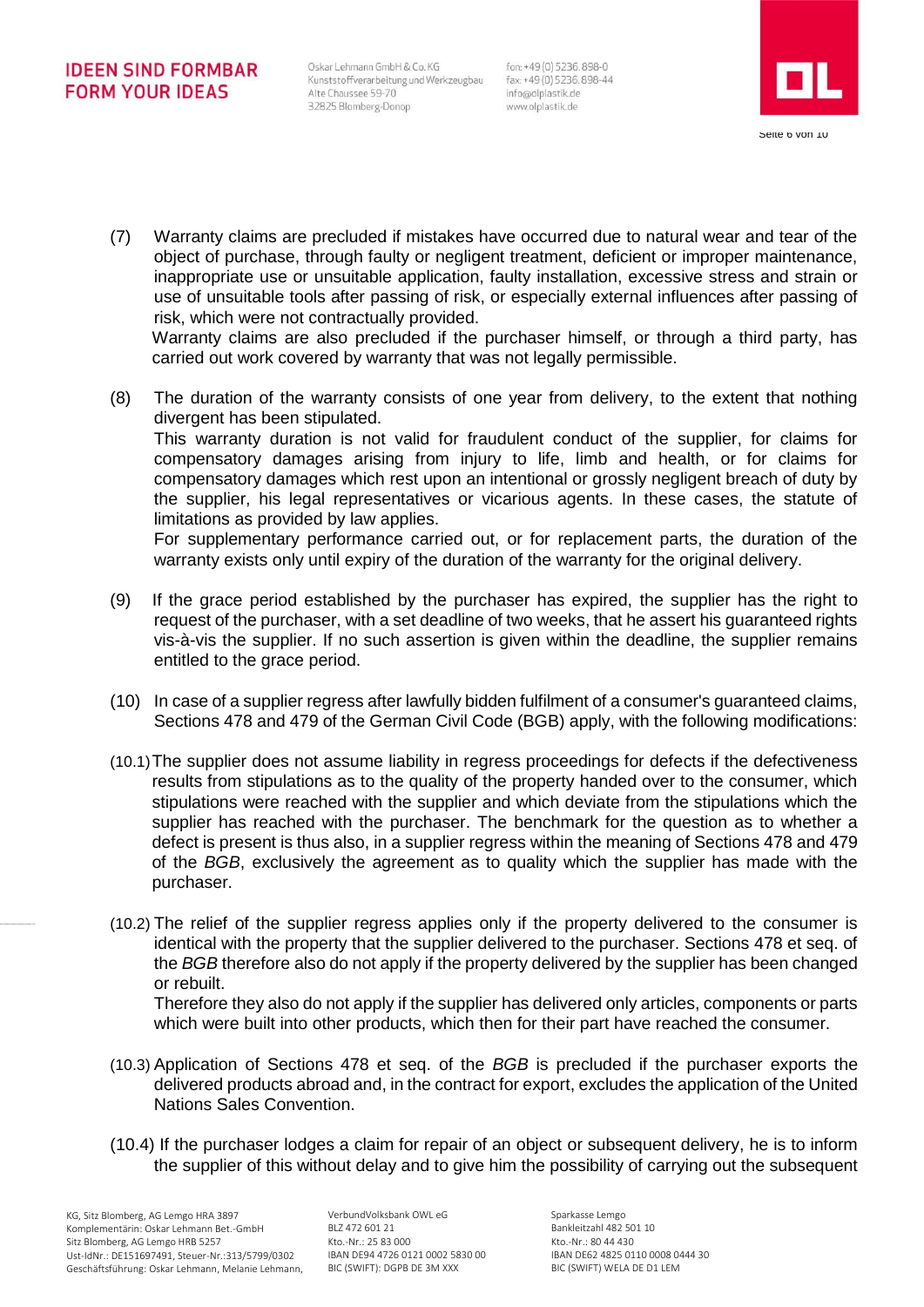fon: +49 (0) 5236.898-0 info@olplastik.de www.olplastik.de



delivery himself. He is to make the goods available for examination and processing for this purpose.

A claim for replacement under Section 478 Paragraph 2 of the *BGB* exists, therefore, only if the supplier has not performed the demanded supplementary performance within a reasonable deadline or has refused to do so.

Apart from that, the claim for replacement is limited in amount to the expenses which would have arisen, had the supplier subsequently improved the delivered product at the place of delivery stipulated with the purchaser, or if he had subsequently delivered it there.

For any additional expenses, which can arise for the purchaser from subsequent performance or utilisation in regress proceedings under Section 478 Paragraph 2 of the *BGB*, the supplier, in each warranty case – independently from verification of such additional expense -- a lump sum of 5% of the costs according to the expense per paragraph 4.

(10.5) Sections 478 and 479 of the *BGB* do not apply for claims to compensatory damages. In this respect, Number (8) of these delivery conditions applies.

## **8. General Limitations on Liability**

- (1) In all cases in which the supplier due to contractual or statutory bases for claims is obligate to compensate for damage or expenses, he is liable only in the scope governed as follows. Any further liability is precluded.
- (2) The supplier assumes liability to the extent that he, his leading employees or vicarious agent, can be charged with intentional conduct, gross negligence, or injury to life, limb or health.
- (3) Strict liability under product liability law remains unaffected, as does liability for the fulfilment of a quality guarantee, in case this is expressly stipulated.
- (4) Also remaining unaffected is liability for intentional breach of essential contractual duties. The liability is, however, to the extent other than in the cases of Paragraph 1, limited to foreseeable damages typical for contracts.
- (5) A change to the burden of proof to the purchaser's disadvantage is not linked with the provisions above.
- (6) The provisions above correspondingly apply to claims for replacement of futile expenditures. (Section 284 of the BGB).

#### **9. Terms and Conditions of Payment**

- (1) All payments are to be tendered to the supplier exclusively in Euros.
- (2) Unless otherwise stipulated, the price for deliveries or other services is payable less a 2% early payment cash discount within 14 days as well as without deduction within thirty days after the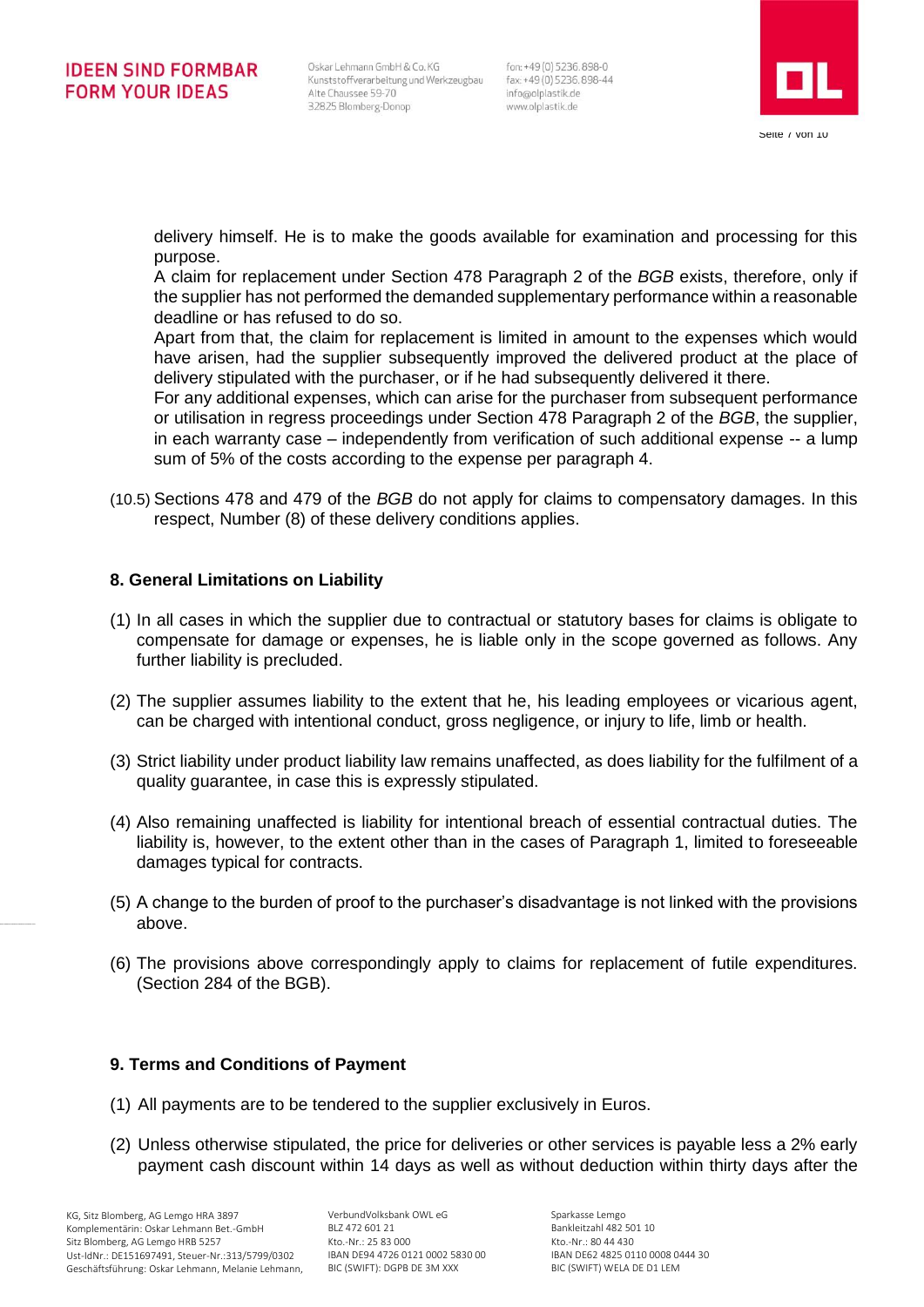fon: +49 (0) 5236.898-0 info@olplastik.de www.olplastik.de



date of invoice. Prerequisite for an early payment discount is the settlement of all earlier due, indisputable invoices.

- (3) If the stipulated payment deadlines are exceeded, interest payments in the amount of the statutory interest rate of 8 percentage points above the respective base interest rates of the ECB are calculated, to the extent that the supplier does not prove greater damage.
- (4) The purchaser can set off or enforce his right of retention only when his claims are undisputed or ascertained by declaratory judgment.
- (5) As a result of the purchaser's delay in payment, or circumstances, which form serious doubt as to the purchaser's creditworthiness, the supplier's claims become due immediately. Moreover, in this case the supplier is entitled to demand pre-payments for deliveries which remain outstanding. Such a deterioration of financial circumstances is to be assumed when, among other cases, currency exchanges or checks are protested or when a credit insurer refuses coverage or considerably reduces coverage, or when the limit set by a credit insurer is exceeded or by the intended delivery was exceeded.
- (6) The purchaser can offset only claims that are undisputed or ascertained by declaratory judgement, or enforce a right of retention. Under these prerequisites, he can hold back payment for compensation for defects in a delivery only in the amount that corresponds to the value of the defective delivery.

#### **10. Mouldings (Tools)**

- (1) The price for mouldings also contains the costs for one-time sampling, but not, however, the costs for testing and processing equipment as well as for alterations occasioned by the purchaser. Costs for further samplings, for which the supplier bears responsibility, are at his expense.
- (2) To the extent nothing is otherwise stipulated, the supplier is and remains title bearer of the mouldings that have been manufactured for the purchaser by the supplier himself or by a third party commissioned by him. Mouldings are used for the purchaser's orders only as long as the purchaser complies with his payment and acceptance commitments. The supplier is then obligated to reimburse the costs of these mouldings only if these are necessary for the fulfilment of an output quantity assured to the purchaser. The obligation of the supplier to retain these is extinguished 2 years after the final delivery from the moulding and the prior notification of the purchaser.
- (3) If, pursuant to stipulation, the purchaser becomes title holder of the mouldings, the property shall become his after full payment of the purchase price for it. The tendering of the mouldings to the purchaser is replaced by the storage in favour of the purchaser. Independently of the statutory claim to recover possession of the purchaser and from the useful life of the mouldings, the supplier is entitled, until the conclusion of the contract, to their exclusive possession. The supplier is to designate the mouldings as third-party property and, upon purchaser's demand, to insure them at his own expense.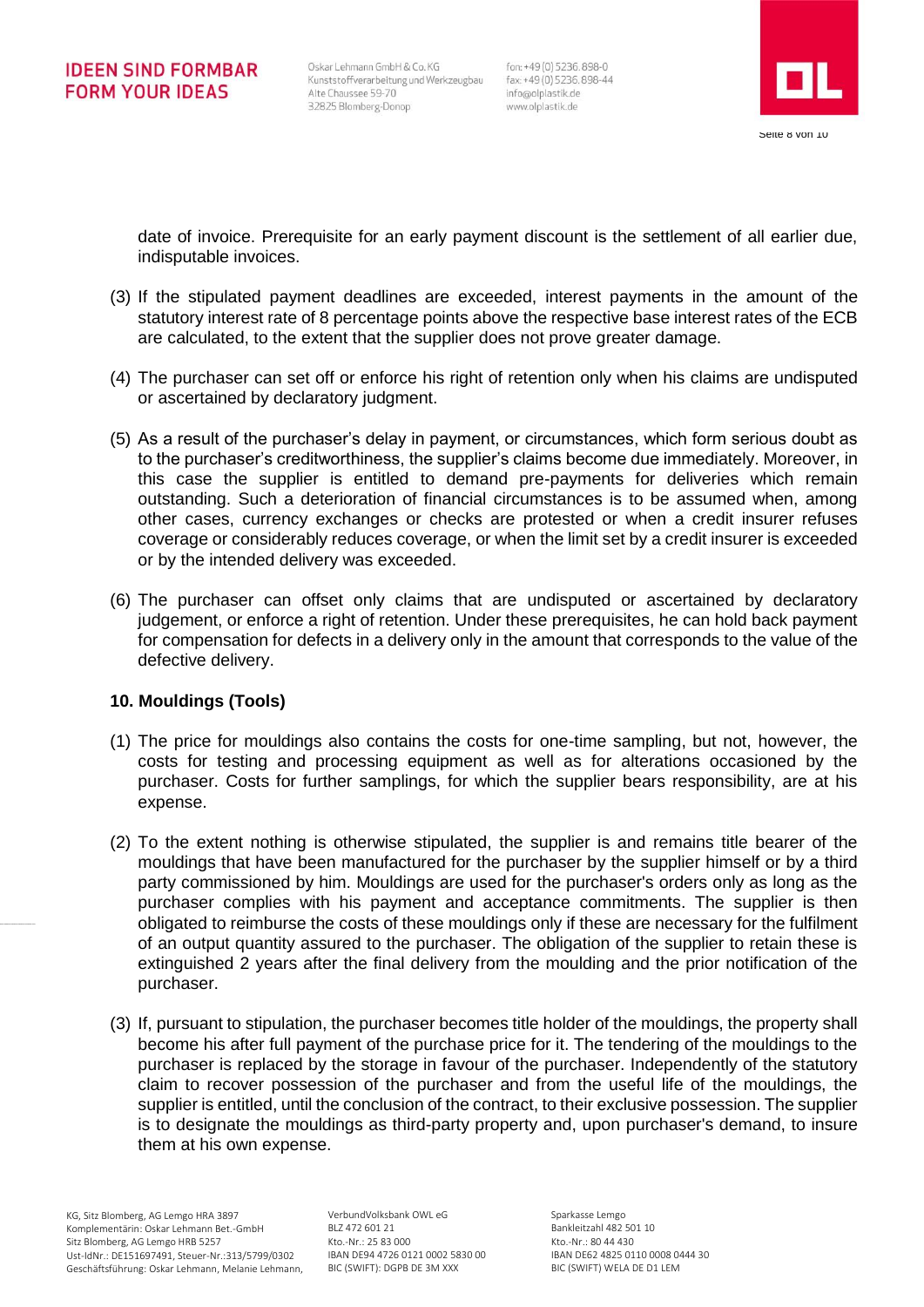Oskar Lehmann GmbH & Co. KG Kunststoffverarbeitung und Werkzeugbau Alte Chaussee 59-70 32825 Blomberg-Donop

fon: +49(0) 5236.898-0 fax: +49 (0) 5236, 898-44 info@olplastik.de www.olplastik.de



(4) For the mouldings belonging to the purchaser pursuant to Paragraph 3 and/or the mouldings made available by purchaser on loan, the supplier's liability is limited to the storage, care and maintenance as in his own affairs. Costs for maintenance and insurance are the responsibility of the purchaser. The obligations of the supplier are extinguished when, after completion of the order and the corresponding request of the purchaser, the purchaser does not retrieve the mouldings within a reasonable deadline. As long as the purchaser has not complied with the full scope of his contractual obligations, the supplier is entitled in every case to a right of retention in the mouldings.

## **11. Materials Provisioning**

- (1) If materials are delivered by the purchaser, they are to be delivered at his own expense and risk, on time, and flawless condition.
- (2) In the event of non-performance of these prerequisites, delivery time is reasonably extended. Except in cases of force majeure, the purchaser bears the additional costs arising, also for interruptions in manufacturing.

# **12. Commercial Intellectual Property Rights and Defects of Title**

- (1) If the supplier is to deliver according to drawings, models, patterns or otherwise under use of parts provided by the purchaser, the purchaser is thereby responsible that intellectual property rights of third parties in the countries of destination of the goods are not hereby infringed. The supplier will notify the purchaser as to the rights known to him. The purchaser is to release the supplier from the claims of third parties and to render replacement of arising damages. If the manufacture or delivery is prohibited to the supplier by a third party, based on intellectual property rights belonging to the third party, the supplier is thusly entitled – without inspection of his legal situation -- to halt work until the clarification of the legal situation by the purchaser and the third party. In the event that further execution of the order, due to the delay, is no longer reasonable for the supplier, he is entitled to rescind.
- (2) The drawings and patterns transferred to the supplier, which have not been utilised for the order, will be sent back as desired; otherwise, the supplier is entitled to destroy them three months after the offer is made. This obligation applies to the purchaser correspondingly. The party entitled to destruction is to inform the other contracting partner beforehand in a timely way of the intention to destroy the material.
- (3) The supplier is entitled to all copyrights, and, as necessary, commercial trademark rights, in especially all rights of use and enjoyment, and all utilisation rights, in the models, forms, and equipments, drafts and drawings, which were created by him or from a third party commissioned